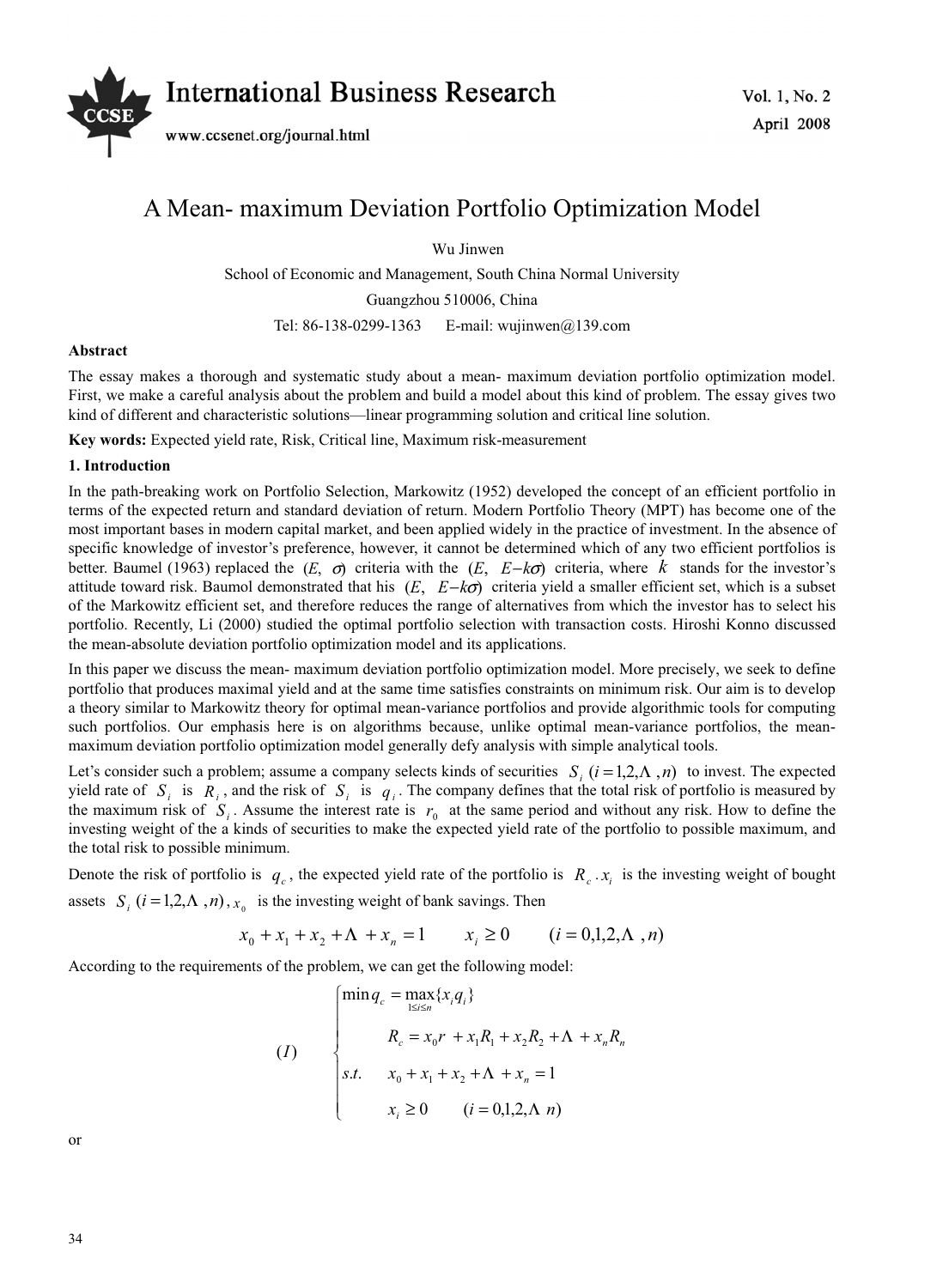$$
(II) \qquad \begin{cases} \max R_c = x_0 r + x_1 R_1 + x_2 R_2 + \Lambda + x_n R_n \\ q_c = \max_{1 \le i \le n} \{x_i q_i\} \\ s.t. \qquad x_0 + x_1 + x_2 + \Lambda + x_n = 1 \\ x_i \ge 0 \qquad (i = 0, 1, 2, \Lambda \ n) \end{cases}
$$

#### **2. The linear programming solution of the model**

Now let's consider the model (*I*) only.

(a) Denote

$$
X = \left\{ x = (x_0, x_1, \Lambda, x_n) \in R^{n+1} \middle| x_0 + x_1 + x_2 + \Lambda + x_n = 1, \quad x_0 r_0 + \sum_{i=1}^n x_i R_i = R_c, \quad x \ge 0 \right\}
$$

Then we know that the feasible set  $X$  is a closed bounded polyhedral convex set.

(b) 
$$
q_c = \max_{1 \le i \le n} \{x_i q_i\}
$$
  $(q_i \in (0,1), \quad i = 1,2,\Lambda, n)$ 

 $q_e$  is the point supreme of *n* linear functions in X. So it's a continuous bounded linear convex function. According to (a)(b),  $\min_{x \in X} q_c$  *must have the optimal solution.* 

(c) Solution: Denote

$$
X_i = \left\{ x = (x_0, x_1, \Lambda, x_n) \in X \middle| x_i q_i \ge x_1 q_1, \Lambda, x_i q_i \ge x_{i-1} q_{i-1}, x_i q_i \ge x_{i-1} q_{i-1}, \Lambda, x_i q_i \ge x_n q_n \right\}
$$
  

$$
i = 1, 2, \Lambda, n
$$

Then  $q_c = x_i q_i$  in  $X_i$ .

Solve *n* problems of linear programming  $LP_i$  separately:

$$
\begin{cases} \min x_i q_i \\ s.t. \quad x \in X_i \end{cases}
$$

Apparently all these problems have optimal solutions. Suppose the optimal solution of  $LP_i$  is  $x^{i^*}$ , the optimal value is

$$
q_i^* = x_i^{i*} q_i \qquad i=1, 2, \Lambda \quad , \quad n
$$

Here,  $x_i^{i*}$  is the *i* th component of  $x^{i*}$ .

Denote  $\min_{1 \le i \le n} q_i^* = q_k^{*} = x_k^{k*} q_k$ , then  $x^{k*}$  is the optimal solution of  $(I)$ , and  $q_k^* = x_k^{k*} q_k$  is the optimal value of  $(I)$ .

Using this method, under a group of given expected yield rate of the portfolio, we can get a relevant group of optimal weights to minimum its risk.

## **3. The critical line solution of the model**

Now we consider the model (*I*) and (*II*) .

Suppose  $0 < q_1 < q_2 < \Lambda < q_n$ , and  $r_0 < R_1 < R_2 < \Lambda < R_n$ . For  $x_0 + x_1 + x_2 + \Lambda + x_n = 1$ , we have  $x_0 = 1 - x_1 - x_2 - \Lambda - x_n$ . So the expected yield rate and risk of portfolio is respectively:

$$
\begin{cases}\nR_c = x_0 r_0 + x_1 R_1 + \Lambda + x_n R_n = r_0 + \sum_{i=1}^n (R_i - r_0) x_i\n\end{cases}
$$
\n(1)

$$
q_c = \max_{1 \le i \le n} \{x_i q_i\} \tag{2}
$$

Similarly, we can define the concepts of iso-expected-yield-rate super-plane of portfolio, iso-risk super-curved-surface of portfolio, critical line, etc.

Difinition 1: In the weight space  $(x_1, x_2, \Lambda, x_n)$ , given the expected yield rate of portfolio  $R_c$ , the super-plane defined by the equation (1) is called an iso-expected-yield-rate super-plane of portfolio. All the portfolios on this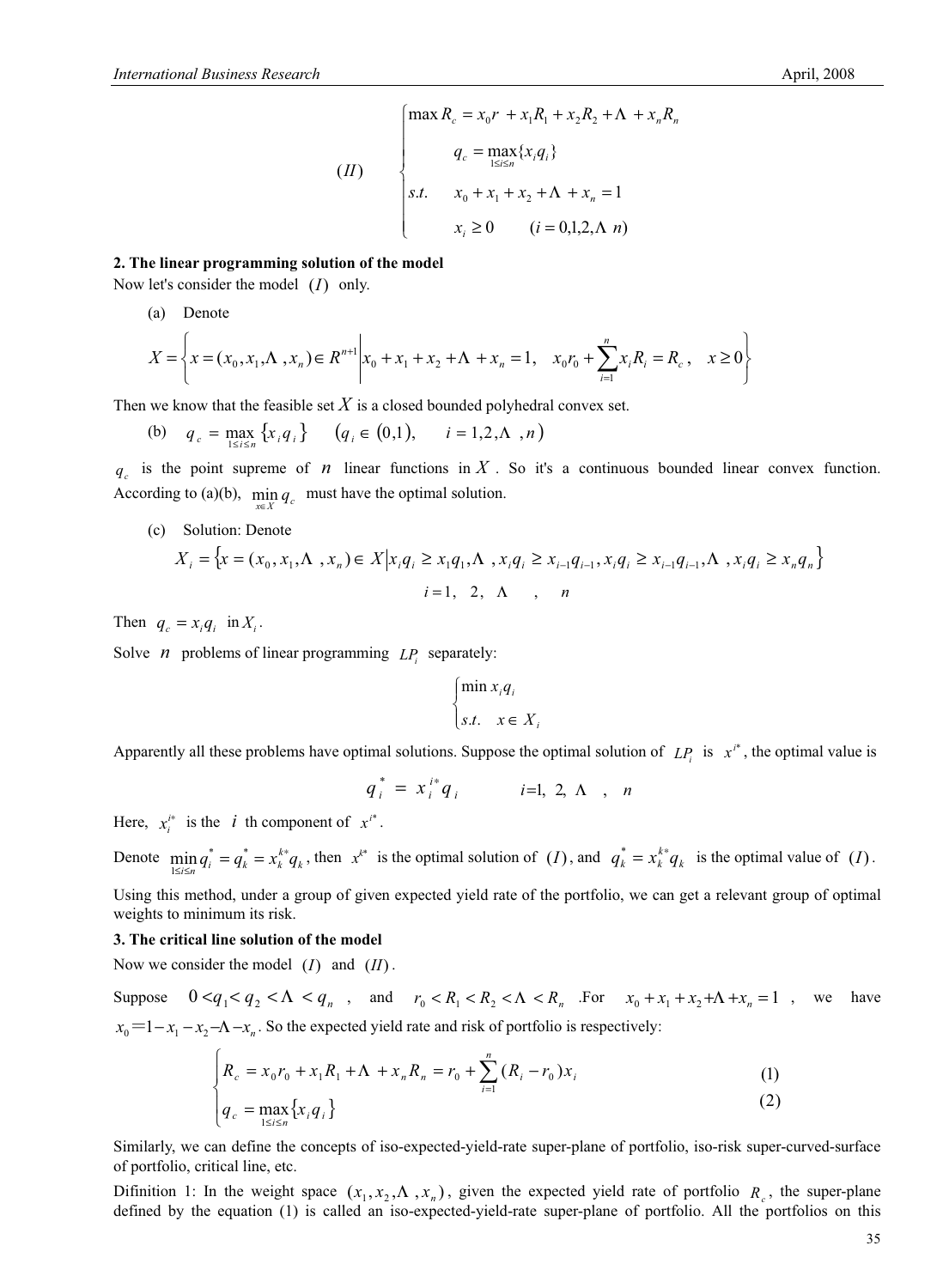super-plane have the same expected yield rate. With different  $R_c$ , we can get a family parallel iso-expected-yield super-plane such as  $f_1$  or  $f_2$  in figure 1. With the increasing of  $x_1$ , the yield rate is presented by the iso-expected-yield-rate line increase steadily.

Difinition 2: In the weight space  $(x_1, x_2, \Lambda, x_n)$ , given the risk of portfolio  $q_c$ , the super-curved-surface defined by the equation (2) is called an iso-risk super-curved-surface of portfolio. All the portfolios on this super-curved-surface have the same risk. With different  $q_c$ , we can get a family parallel iso-risk super-curve such as  $b_1$  or  $b_5$  in figure 1. With the line segment OB from O to B, the risk presented by the iso-risk line increases steadily.

Denote a iso-expected-yield super-plane (such as  $f<sub>3</sub>$  in figure 1). Above the segment OB, the risk on the so-expected-yield super-plane decrease from the top down to the point of intersection (point M) of this plane and the segment OB. Below the segment OB, the risk on this plane decreases from the right to the left, until to the point of intersection (point M) of this plane and the segment OB. We call the point of intersection the first kind of tangency point of the so-expected-yield super-plane and the iso-risk super-curve; we call the locus of these points of intersection the first kind critical line. Its equation is

$$
x_1 q_1 = x_2 q_2 = x_3 q_3 = \Lambda = x_n q_n.
$$

In the weight space  $(x_1, x_2, \Lambda, x_n)$ , the first kind critical line intersects with the boundary of investment area at point

 $H<sub>1</sub>$ . For he same reason, we can define the second critical line, and its equation is

$$
\begin{cases} x_2 q_2 = x_3 q_3 = \Lambda = x_n q_n \\ x_1 + x_2 + \Lambda + x_n = 1 \end{cases}
$$

Furthermore, we can get the equation of the *k* th critical line:

$$
\begin{cases} x_k q_k = x_{k+1} q_{k+1} = \Lambda = x_n q_n \\ x_1 = x_2 = \Lambda = x_{k-2} = 0 \\ x_{k-1} + x_k + \Lambda + x_n = 1 \end{cases}
$$

When the given iso-expected-yield super-plane does not intersect the segment OB in ∆*OAB*, the plane should intersect the line BC (such as  $f_6$ ), which the decreasing of  $x_2$ , the risk on the plane decrease steadily and come to min at the point of intersection (point B) of the plane and the segment BC. We call this point the *n* th point of tangency of the iso-expected-yield super-plane and the iso-risk super curve, and call the locus of those points of tangency the *n* th critical line. Its equation is:

$$
\begin{cases} x_1 = x_2 = \Lambda = x_{n-2} = 0\\ x_{n-1} + x_n = 1 \end{cases}
$$

The first critical line, the second critical line, …, the *n* th critical line are all called the critical line of portfolio. According to the definition, the critical line of portfolio is a continuous space broken line, we mark the broken point respectively as:  $H_1, H_2, \Lambda, H_{n-1}$  According the definition of critical line, given any an expected yield rate, we can find the optimal weight of portfolio, which make the risk minimum on critical line. At the same time, given any a denoted risk of portfolio, we can find the optimal weight of portfolio that can make the expected yield rate maximum on critical line. So we need only to solve the critical line equation of portfolio, in order to find the solution of model (*I*) or  $(II)$ .

According to the definition of critical line, the risk, the expected yield rate and the weight at point  $H_k$  ( $k = 1,2,\Lambda$ ,  $n-1$ ) should be respectively:

$$
q_c^{\ k} = (\sum_{i=k}^n \frac{1}{q_i})^{-1} \tag{3}
$$

$$
R_c^{\,k} = \frac{q_c^{\,k}}{q_k} R_k + \frac{q_c^{\,k}}{q_{k+1}} R_{k+1} + \Lambda + \frac{q_c^{\,k}}{q_n} R_n \tag{4}
$$

$$
(x_0, x_1, \Lambda, x_k, \Lambda, x_n) = \left(0, \Lambda, 0, \frac{q_c^k}{q_k}, \frac{q_c^k}{q_{k+1}}, \Lambda, \frac{q_c^k}{q_n}\right)
$$
(5)

#### 4**. An Example**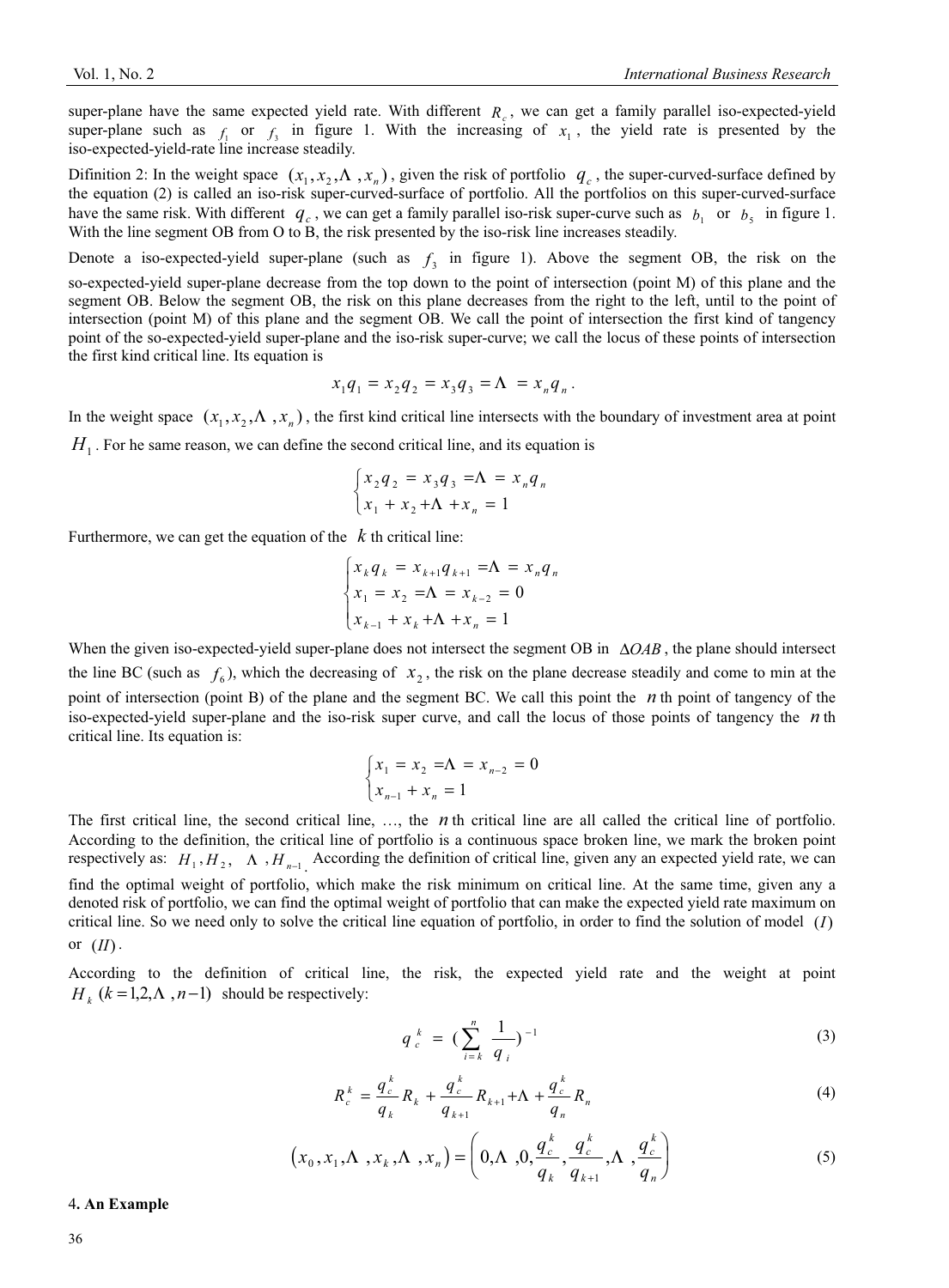Suppose there are four securities:  $S_1$ ,  $S_2$ ,  $S_3$ ,  $S_4$ , their expected yield rate and risks are:

 $R_1 = 0.074$ ,  $R_2 = 0.281$ ,  $R_3 = 0.339$ ,  $R_4 = 0.434$ 

According to equations  $(3)$ ,  $(4)$ ,  $(5)$ , we know:

At point *H*<sub>1</sub>,  $q_e^1 = 0.0869$ ,  $R_e^1 = 0.2376$ ,  $(x_0, x_1, \Lambda, x_4) = (0, 0.3778, 0.2602, 0.2173, 0.1448)$ . At point *H*<sub>2</sub>,  $q_1^2 = 0.1397$ ,  $R_1^2 = 0.337$ ,  $(x_0, x_1, \Lambda, x_4) = (0, 0, 0.4183, 0.3493, 0.2328)$ . At point *H*<sub>3</sub>,  $q_c^3 = 0.24$ ,  $R_c^3 = 0.377$ ,  $(x_0, x_1, \Lambda, x_4) = (0, 0, 0, 0.6, 0.4)$ So the critical line should be: The first critical line equation is:  $0.23 x_1 = 0.334 x_2 = 0.4 x_3 = 0.6 x_4$ .

The second critical line equation is:  $\mathfrak{r}$  $\big\{$  $\left| \right|$  $+ x_2 + x_3 + x_4 =$  $= 0.4 x_3 =$ 1  $0.334 x_2 = 0.4 x_3 = 0.6$  $1 + \lambda_2 + \lambda_3 + \lambda_4$  $2 - 0.7x_3 - 0.0x_4$  $x_1 + x_2 + x_3 + x$  $x_2 = 0.4x_3 = 0.6x$ 

 $x_1 = 0$ 

 $+ x_4 =$ 

 $\overline{\mathcal{L}}$ 

The third critical line equation is: 
$$
\begin{cases} 0.4x_3 = 0.6x_4 \\ x_2 + x_3 + x_4 = 1 \\ x_1 = 0 \end{cases}
$$

The forth critical line equation is:  $\left\{ \right.$  $\begin{array}{c} \hline \end{array}$ =  $x_3 + x_4 = 1$  $1 - \frac{\lambda_2}{2}$  $x_3 + x$  $x_1 = x$ 

With different  $R_c$  or  $q_c$ , using critical line equation (1) or (2), we can find respectively their optimal weight (See Table 1 or 2). With different *Rc* , using the linear programming solution, we can find their optimal weight (Table 1).

## **5. Conclusion**

Our essay gives two ways to solve a mean- maximum deviation portfolio optimization model. One is the linear programming solution. The other is the critical line solution. Both of the solution can find the optimal solution of the problem, and both the simulated numbers results are identical. The linear programming solution can only find the optimal weight of portfolio which make the risk to minimum while given the expected yield rate, but it is helpless to find the optimal weight of portfolio which make the expected yield rate to maximum while given the risk. And the linear programming solution can only find the solution under given data. However, the critical line solution can resolve both of these problems.

# **Reference**

Harry. Markowitz, Portfolio Selection, *Journal of Finance*, March 1952, 77-91

Baumol W J, An Expected Gain-Confidence Limit Criterion for Portfolio Selection, *Management Science*, 1963, 10. 174-182.

Li Z F, Wang S Y and Deng X T, A Linear Programming Algorithm for Optimal Portfolio Selection with Transaction Costs, *International Journal of Systems Science*, 2000, 31(1). 107-117.

Hiroshi Konno and Annista Wijayanayake, Mean-Absolute Deviation Portfolio Optimization Model under Transaction Costs, *Journal of the Operations Research Society of Japan*, 1999, 42(4). 422-435.

| $R_{c}$ | 0.22      | 0.2375510.26 |          | 0.28                                                                                                            | 0.30 | 0.32     | 0.33686   0.36 |          | 0.377    | 0.4      |
|---------|-----------|--------------|----------|-----------------------------------------------------------------------------------------------------------------|------|----------|----------------|----------|----------|----------|
| $x_{0}$ | 0.0935910 |              | $\theta$ | 0                                                                                                               |      | $\theta$ | 0              | $\theta$ | $\theta$ | $\theta$ |
| $x_1$   |           |              |          | 0.34243   0.37779   0.29240   0.21632   0.14023   0.06414   0                                                   |      |          |                | $\theta$ | $\theta$ | 0        |
| $x_{2}$ |           |              |          | 0.23581  0.26816  0.29586  0.32767  0.35949  0.39130  0.41812  0.17708  0                                       |      |          |                |          |          | $\theta$ |
| $x_{3}$ |           |              |          | 0.19698  0.21723  0.24704  0.27361  0.30017  0.32674  0.34913  0.49375  0.6                                     |      |          |                |          |          | 0.35790  |
| $x_{4}$ |           |              |          | 0.13127  0.14482  0.16470  0.18241  0.20011  0.21782  0.23275  0.32917  0.4                                     |      |          |                |          |          | 0.64211  |
| $q_c$   |           |              |          | $(0.07876 \mid 0.08689 \mid 0.09882 \mid 0.10944 \mid 0.12007 \mid 0.13069 \mid 0.13965 \mid 0.19750 \mid 0.24$ |      |          |                |          |          | 0.38526  |

Table 1. Given different  $R_c$ , the optimal weight of portfolio and its min-risk